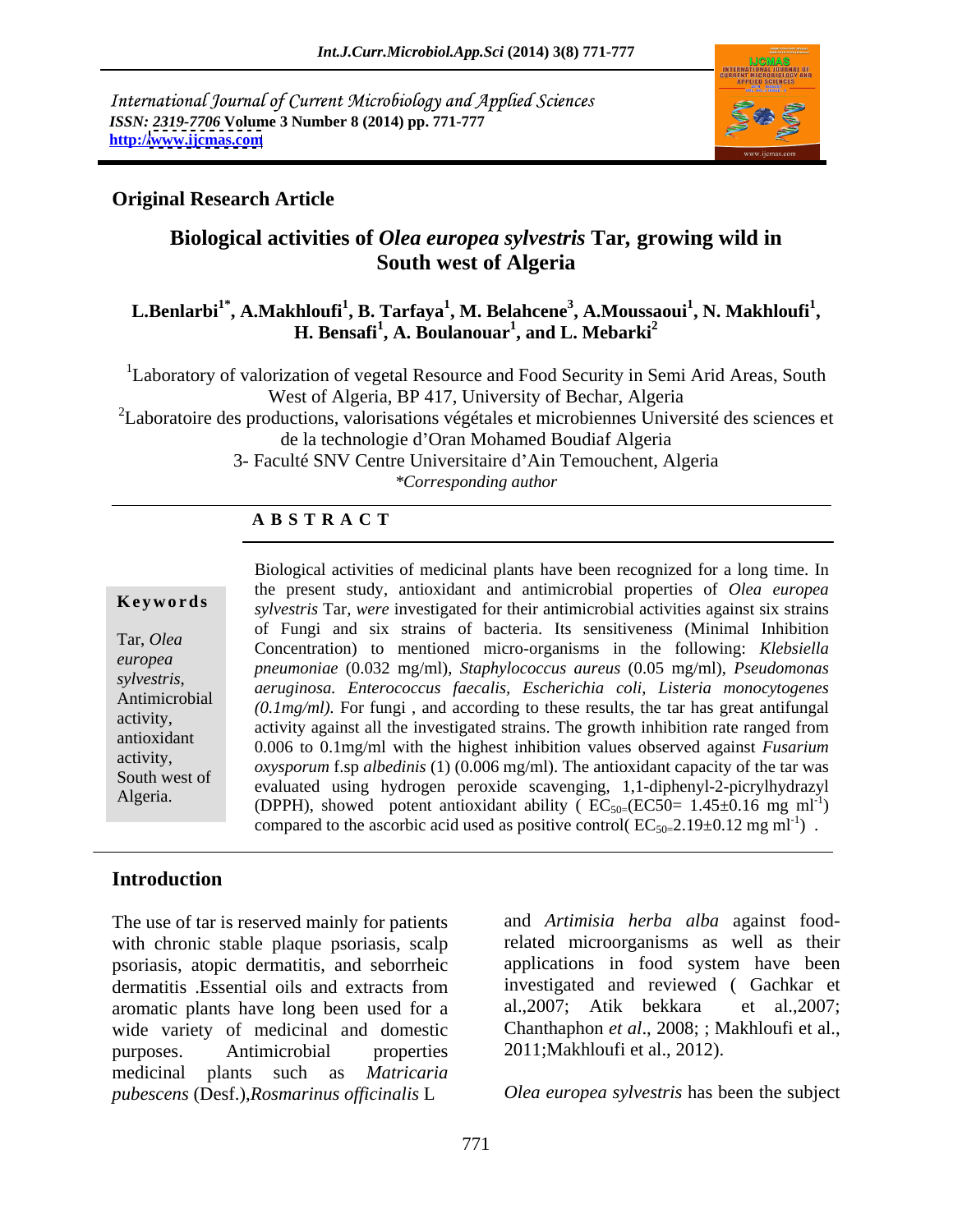of recent research .In the pharmaceutical *dif erent areas in Saoura region, south west* industries, it has excellent antioxidant and antimicrobial properties, due to certain and Gram-negative species: *Escherichia coli*  compounds (carnosol, carnosic acid, ursolic ATCC 25922, Staphylococcus aureus acid, betulinic acid, and the rosmaridiphenol ATCC 25923, *Pseudomonas aeruginosa* rosmanol) (Thoresen *et al*., 2003). ATCC27853, *Enterococcus feacalis* ATCC

*Olea europea sylvestris*. is a shrub belonging to *Oleaceae* family, in the mediterranean area, including Algeria, which lies on the arid slopes and hills (Dellile, 2007).In the west south of Algeria, it is quite frequent in the mountains of employed for the determination of

collected from Bechar mountain during biomasses were dried for fifteen days in the dark at ambient laboratory temperature (20-

3 to 4 hours using a special dispositive**.** The distilled tar was stored at ambient

The antimicrobial activity was evaluated by paper disc diffusion and dilution methods for 30 min at room temperature, and against six selected fungi: *Aspergillus niger*. incubated at  $37^{\circ}$ C for 24 h (Shunying *et al.*, against six selected fungi: *Aspergillus niger*, incubated at 37 °C for 24 h (Shunying *et al.*, *A. flavus(1)* Penicillium purpurogenum 2005; Bekhchi *et al.*, 2008; bourkhiss *et al.*, *A. flavus(1)* , *Penicillium purpurogenum (Isolated from dates)*, *Fusarium oxysporum f. sp. albedinis(1) FOA(1) , Fusarium oxysporum f. sp. albedinis(2) FOA(2), Fusarium oxysporum f. sp. albedinis(3) FOA(3) isolated from date palm from*

*of Algeria ,and* six selected Gram-positive ATCC 25922, *Staphylococcus aureus* 29212, *Klebsiella pneumoniae* CIP 106818 and *Listeria monocytogenes* ATCC19115.

### **Disc diffusion method**

Saharan Atlas. antimicrobial activities of the tar. Briefly, **Materials and Methods** mycelial mat of 7-day old culture was *Olea europea sylvestris* specimens were December2012, and January 2013. These was determined and test inoculum was  $28^{\circ}$ C). (0.1ml) were applied on the surface of the **Distillation of Tar** spreader (Bansod & Rai, 2008). The agar disc diffusion method was employed for the determination of the fungal cultures were grown on PDA. The washed, suspended in normal saline solution. The colony forming units (CFU/ml) of suspension of the test fungus adjusted to  $10^6$  CFU/ml. These conidia were used for antifungal essay tests. Inocula PDA plate and spread by using sterile glass spreader (Bansod & Rai, 2008).<br>The qualitative antibacterial was performed

The wood of the aerial parts were cutted The qualitative antibacterial was performed before the operation, and then, 1 kg of using culture growth at  $37 \text{ °C}$  for 18 h and cutted wood was submitted to distillation for  $\qquad$  adjusted to approximately  $10^8$  colony temperature until it was used**.** Mueller Hinton Agar (MHA) (Gachkar et **Antimicrobial activity Microbial strains** (6 mm in diameter) were impregnated with  $\frac{8}{9}$  colony colony forming unit per milliliter (CFU/ml) . The culture medium used for the bacteria was al., 2007). Five hundred microliters of the inoculums were spread over plates containing MHA and a Whatman paper disc 10 µ of the undiluted oil and were placed on the inoculated plates. The plates were left for 30 min at room temperature, and incubated at <sup>37</sup> °C for <sup>24</sup> <sup>h</sup> (Shunying *et al*., 2005; Bekhchi *et al*., 2008; bourkhiss *et al*., 2007).The diameters of the inhibition zones were measured in millimeters. Control assay discs were also used; all tests were performed in triplicate (Yesil *et al*., 2007).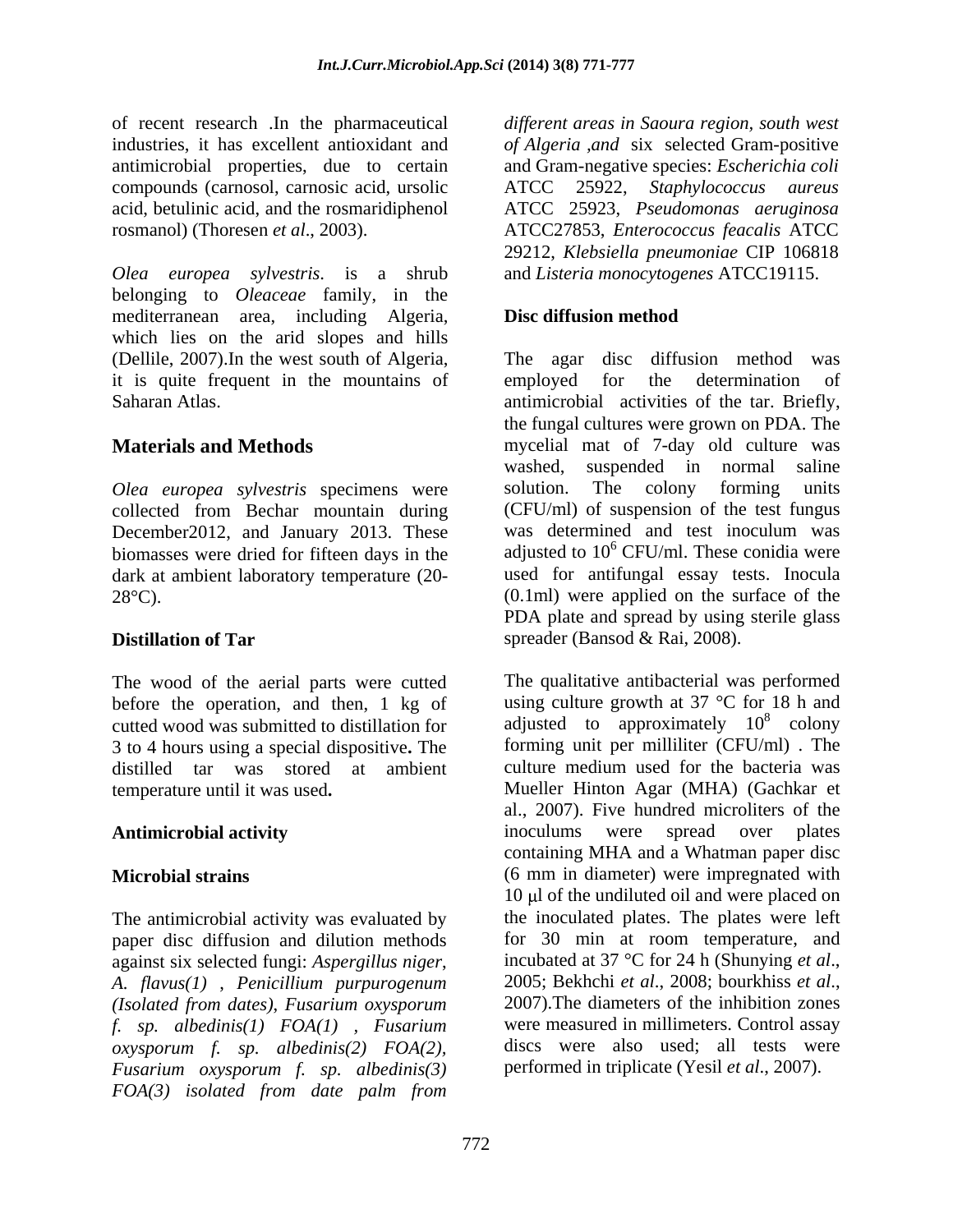according to the method reported by temperature for 30 min. Then, the Remmal et al (1993), and Farah et al (2001). absorbance was measured at 517 nm in a added to test tubes containing Mueller Hinton agar for bacteria. The final concentrations of tar are from 0.01, to0.1  $(mg/ml)$ . In parallel, Control assay  $51/nm$  of control-Absorbance at  $51/$  of containing only the culture medium and<br>
agent solution at  $0.20$  were also used. The  $100$ . agar solution at 0.2% were also used. The MIC is the lowest concentration of essential oil giving no visible growth in the naked eye  $\frac{1}{\text{controls}}$ . (Kaloustian et al ., 2008).

For the antifungal activity (Assay for radial **Results and Discussion** growth inhibition**)** Petri dishes containing PDAa media with tar at different concentrations were inoculated with fungus suspension obtained from a pure culture. The Petri dishes containing tar were inoculated in the same way. The Petri dishes were incubated at 25 °C for 7 days. The diameter of the *fungus* colony was obtained by calculating the average of two perpendicular diameters (Hassikou & al.,2002).

# **Scavenging activity of DPPH radical**

The hydrogen atom or electron-donation ability of the BPEO was measured from the bleaching of the purple-colored ethyl acetate solution of DPPH•. This spectrophotometric assay uses stable 2, 2'-diphenyl 1 picrylhydrazyl radical (DPPH $\cdot$ ) as a reagent. The free radical scavenging activity of CLME was measured by DPPH using the previously reported procedure (Athamena et al.,2010). Briefly, 0.1 mM solution of DPPH in methanol was prepared. Then, 1 ml of this solution was added to 3 ml of CLME

**Dilution method (MIC)** solution at different concentrations (0.050 to Antimicrobial tests were performed vigorously and allowed to stand at room The tar is emulsified with an agar solution spectro-photometer (Shimadzu, UV/Visible of 0.2% in order to disperse the compounds Recording). Lower absorbance of the and improve their contact with the tested reaction mixture indicated higher free germs, then diluted to one tenth in the agar radical scavenging activity. The radical solution. Quantities of this dilution are scavenging activity was calculated as 0.50 mg/ml). The mixture was shaken temperature for 30 min. Then, absorbance was measured at 517 nm in a follows:

> Scavenging effect  $(\%) = [(\text{Absorbane at}]$ 517nm of control- Absorbance at 517 of sample/ Absorbance at 517 of control)]  $\times$ 100.

The ascorbic acid was used as positive controls.

## **Results and Discussion**

*Olea europea* Tar is a dark brown, viscous liquid with a smoky odor and acrid, slightly aromatic taste with the yield of 1.20 %  $(v/w)$ on dry weight basis. It has a pH of 5,72 , a refractive index of 1.3554 and is soluble in the following solvents: very slightly soluble in water; soluble in ether, chloroform, amyl alcohol, ethyl acetate ,alcohol; and partly soluble in petroleum ether.

### **Antimicrobial Activity**

### **Disc diffusion assay**

The growth inhibition zones measured by disc diffusion method are presented in Fig 01. According to these results, the tar of *Olea europea sylvestris* has a great antimicrobial activity against most of the investigated strains. The diameters of growth inhibition zone ranged from 20 to 34mm (including the diameter of the disc-6 mm) with the highest inhibition zone values observed against *Klebsiella pneumoniae (*34mm).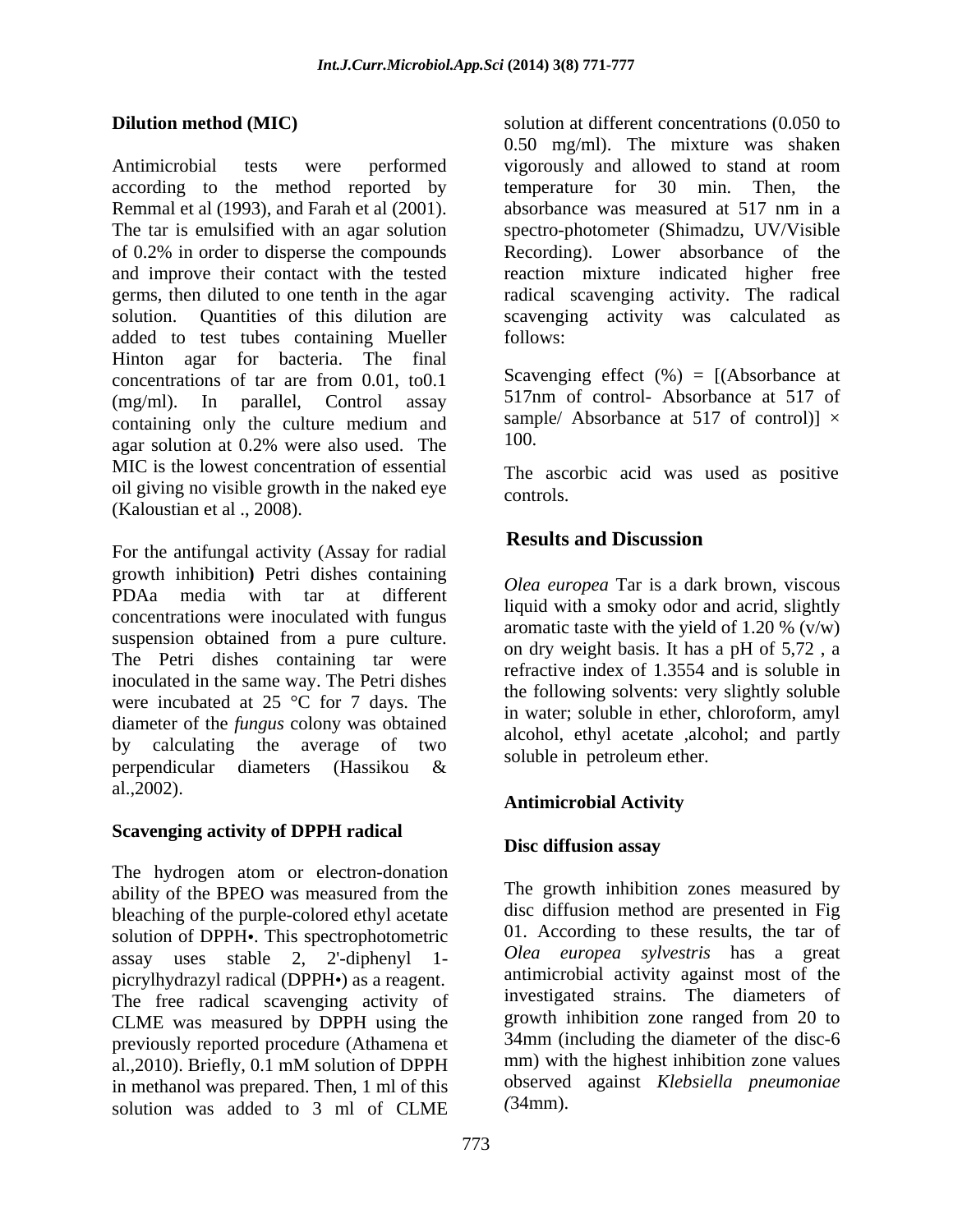

**Fig.1** Antibacterial activity of tar by disc diffusion assay

**Table.1** MIC of tar (mg/ml) on bacteria strains

| $\leftarrow$ Concentration(mg/ml)   0.02 | 0.032  | 0.05  | 0.07           | 0.075         | 0.082 | $\vert 0.1 \vert$ |
|------------------------------------------|--------|-------|----------------|---------------|-------|-------------------|
| Strains                                  |        |       |                |               |       |                   |
| E. coli                                  |        |       |                |               |       | -CMI              |
| <i>S.aureus</i>                          |        | - CMI | $\blacksquare$ | $\sim$ $\sim$ |       | $\sim$            |
| P. aeruginosa                            |        |       |                |               |       | -CMI              |
| L. monocytogenes                         |        |       |                |               |       | -CMI              |
| E. faecalis                              |        |       |                |               |       | -CMI              |
| K. pneumoniea                            | $-CMI$ |       |                |               |       |                   |

**Table.2** MIC of tar (mg/ml) on fungal strains

| <b>concentrations</b><br>$\sim$ (mg/ml)<br>$Fung \sim$ | 0.006      | $\vert 0.008 \vert$   | $\vert 0.01 \vert$ | 0.032 | 0.049 | 0.065 | 0.082      | $\vert 0.1 \vert$ |
|--------------------------------------------------------|------------|-----------------------|--------------------|-------|-------|-------|------------|-------------------|
| A.niger                                                |            | $\pm$                 |                    |       |       |       |            | $ $ CMI           |
| $A$ .flavus(1)                                         |            |                       |                    |       |       |       | <b>CMI</b> |                   |
| P.purpurogenum                                         |            |                       |                    |       |       |       | <b>CMI</b> |                   |
| $\bm{FOA}$ (1)                                         | <b>CMI</b> | .                     |                    |       |       |       |            |                   |
| $\overline{FOA(2)}$                                    |            | $ $ CMI               |                    |       |       |       |            |                   |
| $\boldsymbol{FOA}(3)$                                  |            | $\mathbf{\Gamma}$ CMI | .                  |       |       |       |            |                   |

(-):Inhibition (+): Growth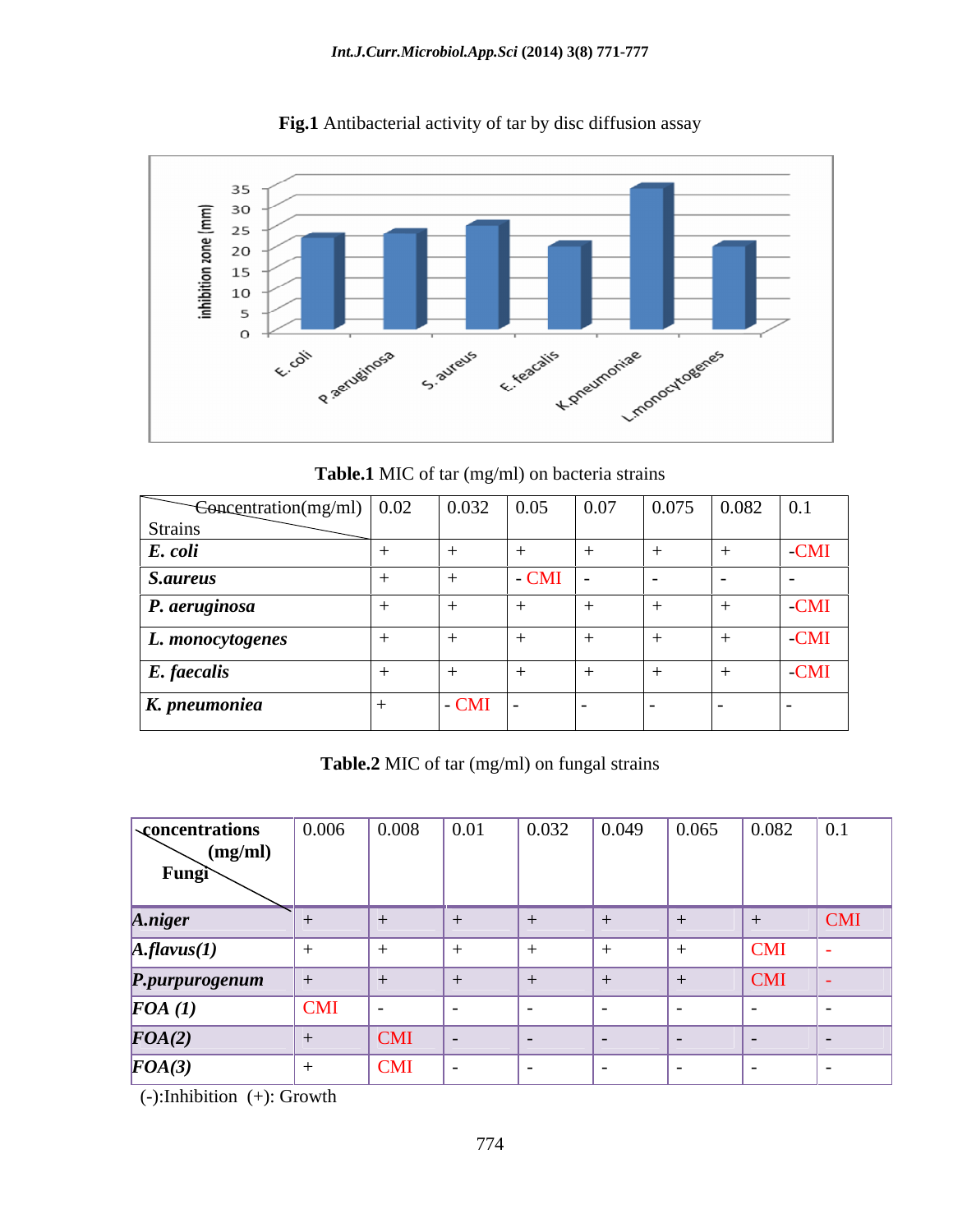

**Fig.2** Antioxidant activity of tar and ascorbic acid

For the direct contact method (Table 1), table. 2. According to these results, the tar the tar of *O.europea* has, in vitro, a good inhibitory activity against the tested investigated fungi. However, the germs. *O.europea* tar exerted an inhibitory microorganisms studied did not show the effect against tested strains. The best MIC was observed against *K. pneumoniae*<br>(0.022 us (u) and  $\int_0^{\infty}$  0.05 The growth inhibition rate ranged from (0.032mg/ml) and *S.aureus* 0.05 mg/ml.The tar derived from *O.europea* (family Oleaceae) is used in folk medicine of north Africans countries . The tar is accessible to consumers without a prescription and is known to be used externally for skin disorders in and the many medicinal properties such as<br>dermoteleous and heir ears essentially for activity as antipruritic, and antimicrobial dermatology and hair care, essentially for scalp care, eczema, scale affections, loss of hair, and psoriasis, it is also against "evil eye", abdominal pain and diarrhea, psychiatric disorder, cancer, fever, Figure 2 show the effect of different cephalgia, angina, weight decrease, the common cold, and hypotonia, without any scientific evidence to support these uses<br>DPPH. The kinetic behaviors of tar show despite such common use (Skalli et al.,

### **Assay for** *radial* **growth inhibition**

The growth inhibition zones measured by

has great antifungal activity against all the investigated fungi. However, the same sensitivity against the tar

The growth inhibition rate ranged from 0.006 to 0.1mg/ml with the highest inhibition values observed against *FOA(1)*  (0.006mg/ml).

In the literature, the tar has been shown to have many medicinal properties such as agent in vitro (Leung and Foster, 1996).

### **Antioxidant activity (DPPH assay)**

2014). steady state in 30 minutes. Free radical disc diffusion method are presented in value reflects a better protective action.concentrations of *Olea europea* tar and Ascorbic acid on the scavenging rate of DPPH. The kinetic behaviors of tar show that the reaction approaches an almost scavenging activity of the tar depends on its concentration and there is a direct correlation between these. A lower EC50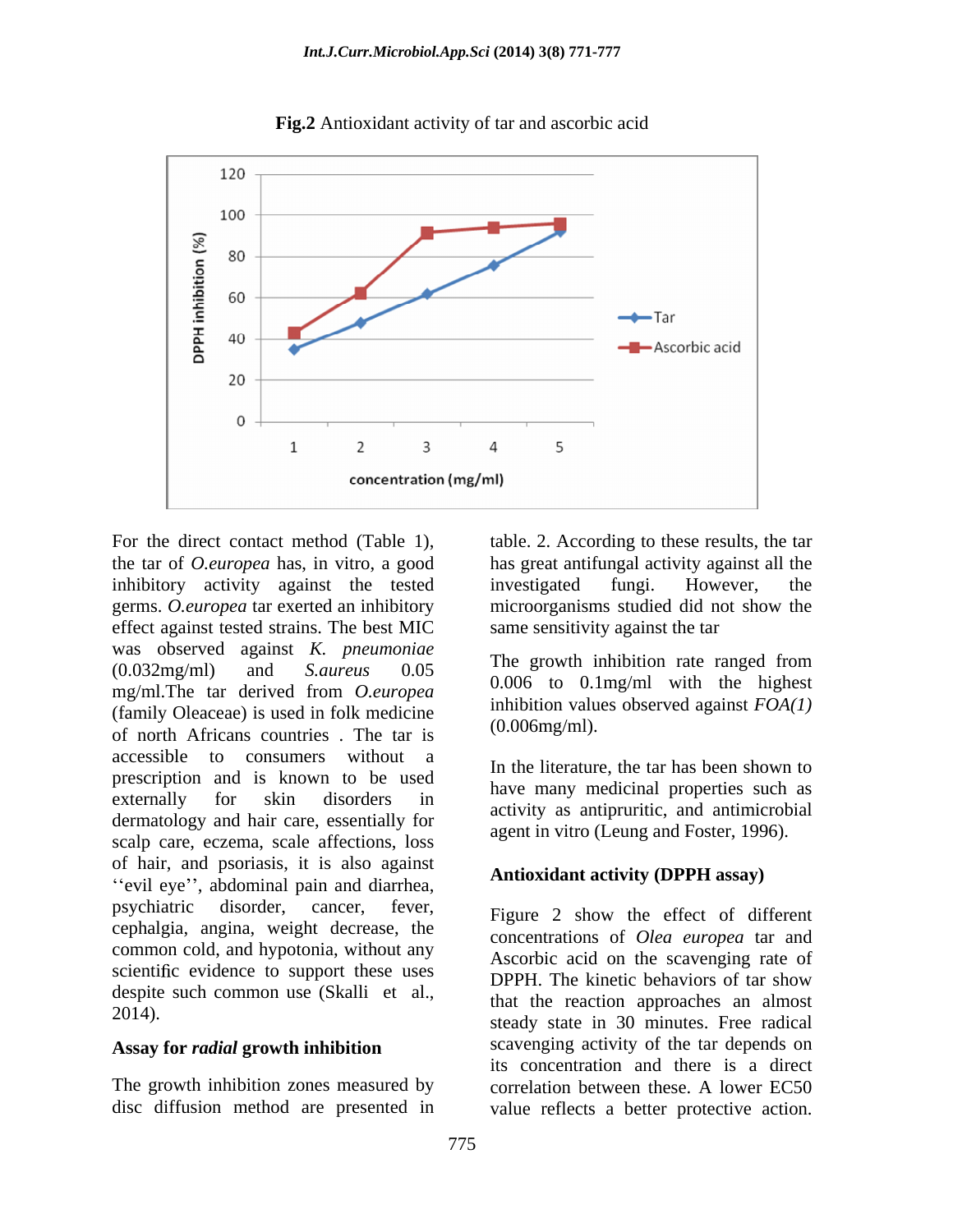radical-scavenging activity of ascorbic acid (EC50=  $1.45\pm0.16$  mg ml<sup>-1</sup>) was superior to the tar (EC50=  $2.19\pm0.12$  mg

good biological activity. The strong antifungal activity of *O. europea sylvestris*  antifungal potential of the tar. This could make the tar a promising group of natural cuminum cyminum 1. Lebanese compounds for development of safer antimicrobial agents. 2010:69-81

- Atik bekkara, F., Bousmaha, L., Taleb bendiab, S.A., Boti, J.B., Casanova, Phytothérapie. 6:160-164.<br>I (2007) Composition chimique de Leung, A.Y., Foster, S., (1996). l'huile essentielle de Rosmarinus officinalis L poussant à l état spontané et cultivé de la région de
- d'Origanum glandulosum d'Algérie : J Chemistry , 102, 898–904
- Medicinal Plants Against Human Pathogenic *Aspergillus fumigatus* and *A. niger. World Journal of Medical Sciences,* 3(2): 81-88. Plants Vol. 3(2) June 2001, pp. 1-6.
- Bourkhiss M, Hnach M,Bourkhiss Makhloufi, A. , Moussaoui ,A., Lazouni Composition chimique et propriétés antimicrobiennes de l huile essentielle extraite des feuilles de Tetraclinis articulata (Vahl) du Maroc .J Afrique
- EC50 values of the tar have been Chanthaphon S, Chanthachum S, compared with ascorbic acid. The free Hongpattarakere T (2008). oils and crude extracts from tropical ml<sup>-1</sup>). microorganisms. Songklanakarin J. Chanthaphon S,Chanthachum S, Hongpattarakere T (2008). Antimicrobial activities of essential oils and crude extracts from tropical *Citrus* spp. against food-related Sci. Technol. 30 (Suppl.1): 125-131
- Tar from *Olea europea sylvestris* had a Delille, L. , (2007).les plantes médicinales d Algérie. Édition BERTI. Alger,122
- against array of filamentous fungi strains Laouar , S. Laroui et S. Khebri is an indication of the broad spectrum Athamena, S., I. Chalghem, A. Kassah- (2010) Activite Anti-oxydante et antimicrobienne d'extraits de *cuminum cyminum* l*. Lebanese Science Journal, Vol. 11, No. 1, 2010 :69-81*
- **References** M, Abou L, Vergnes MF (2008) . Étude Kaloustian J,Chevalier J, Mikail C,Martino de six huiles essentielles : composition chimique et activité antibactérienne . J Phytothérapie. 6 :160-164 .
	- J., (2007). Composition chimique de Leung, A.Y., Foster, S., (1996).<br>Physic essentially de Rosmarinus Encyclopedia of Common Natural Leung, A.Y., Foster, S., (1996). Encyclopedia of Common Ingredients. Wiley, New York.
- Tlemcen. *J Biologie & Santé* vol. 7, n° 1,p. 6-11. S, Rasooli I (2007). Chemical and Bekhechi C,Atik-Bekkara F,Abdelouahid JD biological characteristics of (2008) . Composition et activité Cuminum cyminum and *Rosmarinus*  antibactérienne des huiles essentielles officinalis essential oils.Food<br>d'Origanum glandulosum d'Algérie I Chemistry 102, 898–904 Gachkar L , Yadegari D , Bagher Rezaei M, Taghizadeh M, Alipoor Astaneh biological characteristics of *officinalis* essential oils.Food Chemistry , 102 , 898–904
- Phytothérapie. 6 :153-159. Makhloufi, A. , Moussaoui ,A., Lazouni Bansod S and Rai M (2008). Antifungal Bansod S and Rai M (2008). Antifungal B.A., Hasnat, N., Abe elouahid D.E., Activity of Essential Oils from Indian (2011). Antifungal activity of ,H.A.,Hasnat,N.,Abe elouahid D.E., (2011). Antifungal activity of *Rosmarinus of icinalis* L. and its impact on the conservation of a local variety of dates. Journal of Medicinal
	- B,Ouhssine M ,Chaouch A (2007). H.A., (2012). Antibacterial activities Science, 03(2) :232 – 242 Plants Research Vol. 6(16), pp. 3124-,H.A., (2012). Antibacterial activities of essential oil and crude extracts *from Matricaria pubescens* (Desf.) growing wild in Bechar, South west of Algeria. Journal of Medicinal 3128.